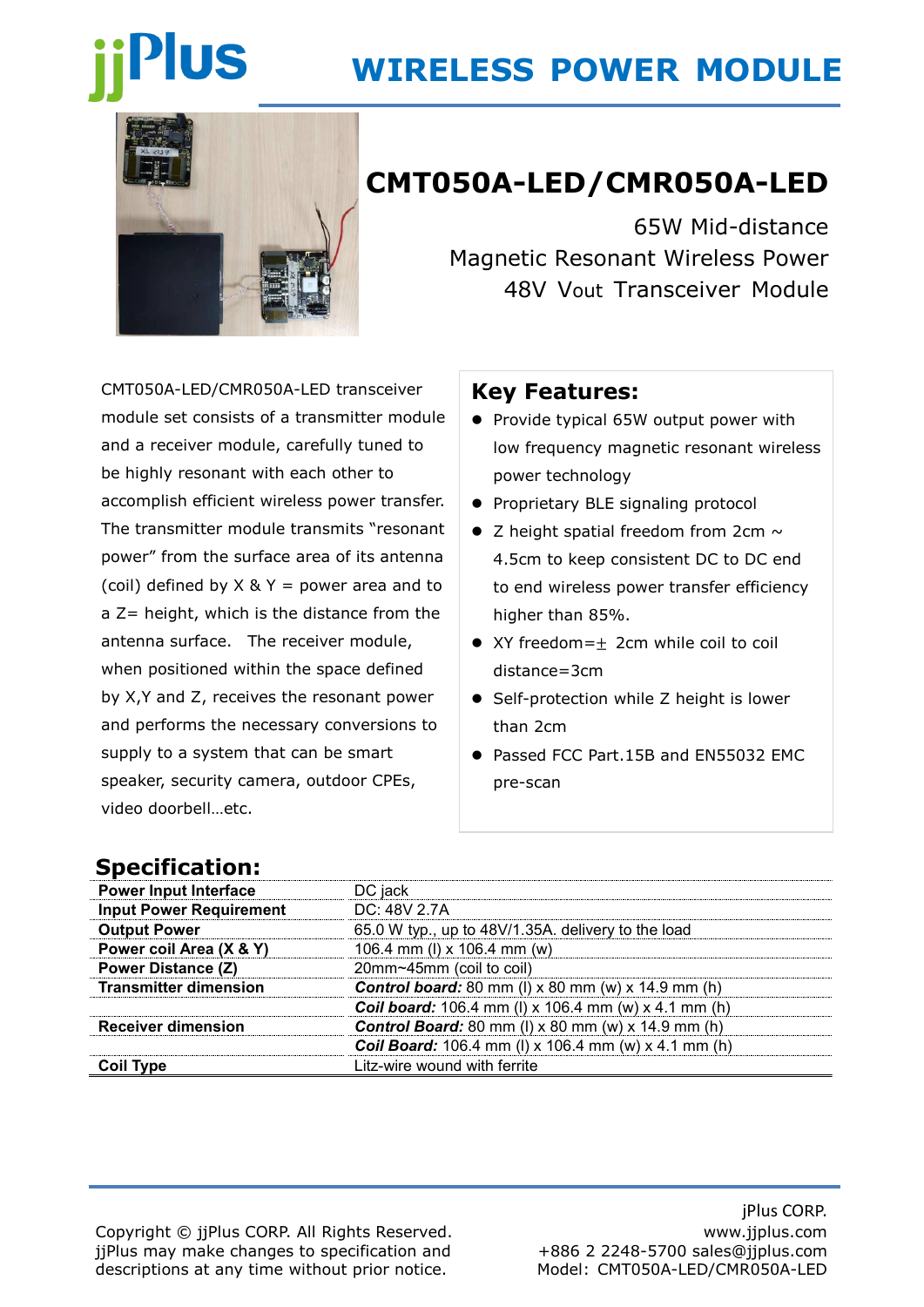

# **Electrical Specification:**

| <b>Characteristics</b>             | <b>Condition</b>                       | Min. | Typ. | Max. | <b>Units</b> |
|------------------------------------|----------------------------------------|------|------|------|--------------|
| Input voltage                      |                                        | 46   | 48   | 50   | Volt         |
| <b>Rated input current</b>         |                                        |      |      | 2.7  | Amp          |
| <b>PRU Output</b>                  |                                        |      | 65   |      | Watt         |
| <b>Operating Frequency</b>         |                                        |      | 125  |      | <b>KHz</b>   |
| (Centered)                         | System DC-DC efficiency<br>(PTU & PRU) |      | 85   |      | %            |
|                                    | PRU efficiency                         |      | 90   |      | %            |
| <b>Over Power Protection</b>       |                                        |      | TBD  |      | Watt         |
| <b>Over Temperature protection</b> |                                        |      |      | 90   | °C           |

# **Environmental Specification:**

#### ⚫ **Operating Condition:**

| Temperature range: | $-20^{\circ}$ C ~ +50 $^{\circ}$ C |
|--------------------|------------------------------------|
| Humidity:          | $10\%$ ~ 90 %                      |

#### ⚫ **Storage Condition:**

| Temperature range: | $-40^{\circ}$ C ~ +70 $^{\circ}$ C |
|--------------------|------------------------------------|
| Humidity:          | $10\%$ ~ 90 %                      |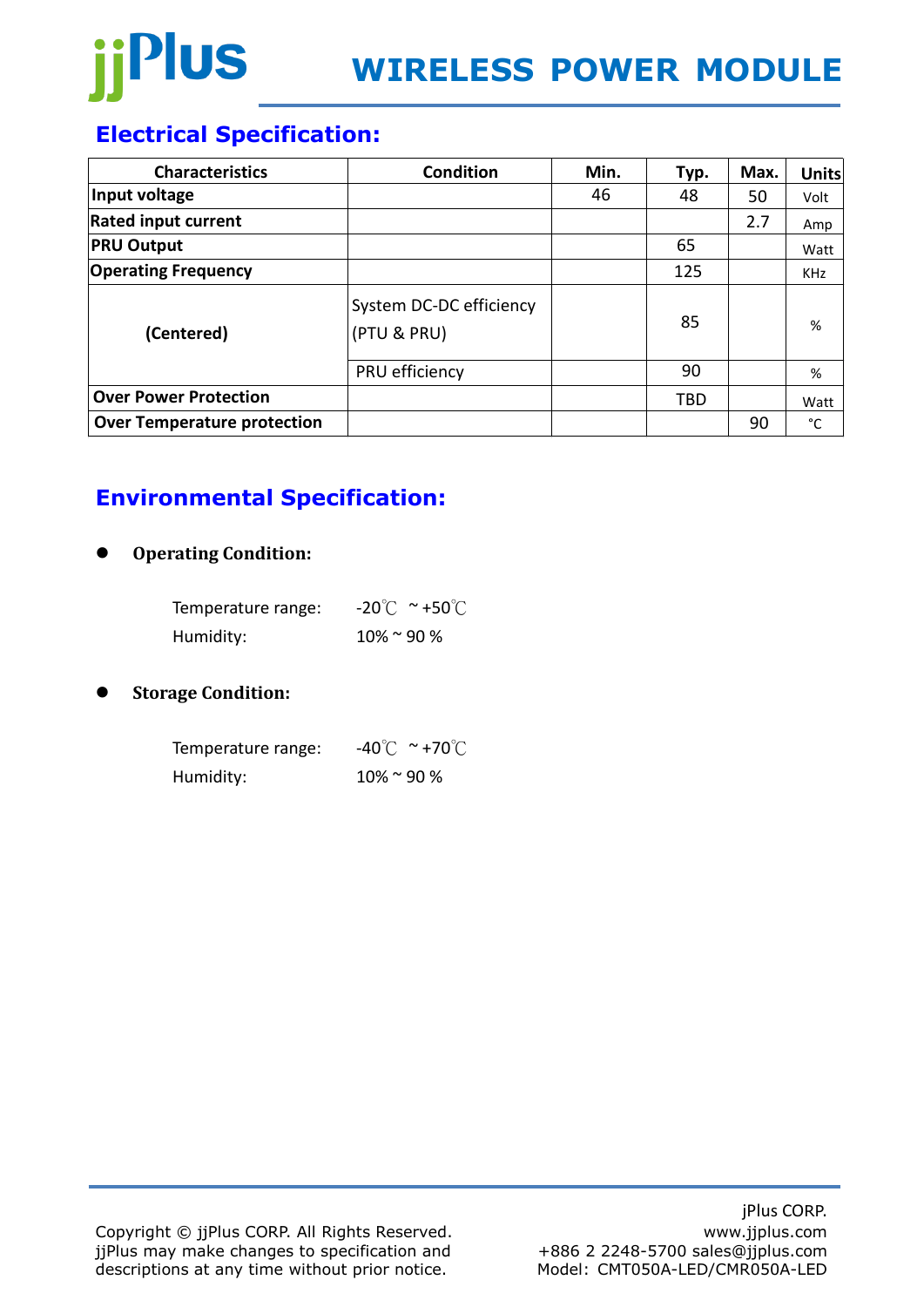

# **WIRELESS POWER MODULE**

# **Mechanical Specification:**<br>**PTU Control Board Dimension**



**PRU Control Board Dimension** 80 mm (I) x 80 mm (w) x 14.9 mm (h) **TERRITE** 80mm $14.9$ 80mm

**PTU Coil Board Dimension** 106.4 mm (l) x 106.4 mm (w) x 4.1 mm (h)



Copyright © jjPlus CORP. All Rights Reserved. jjPlus may make changes to specification and descriptions at any time without prior notice.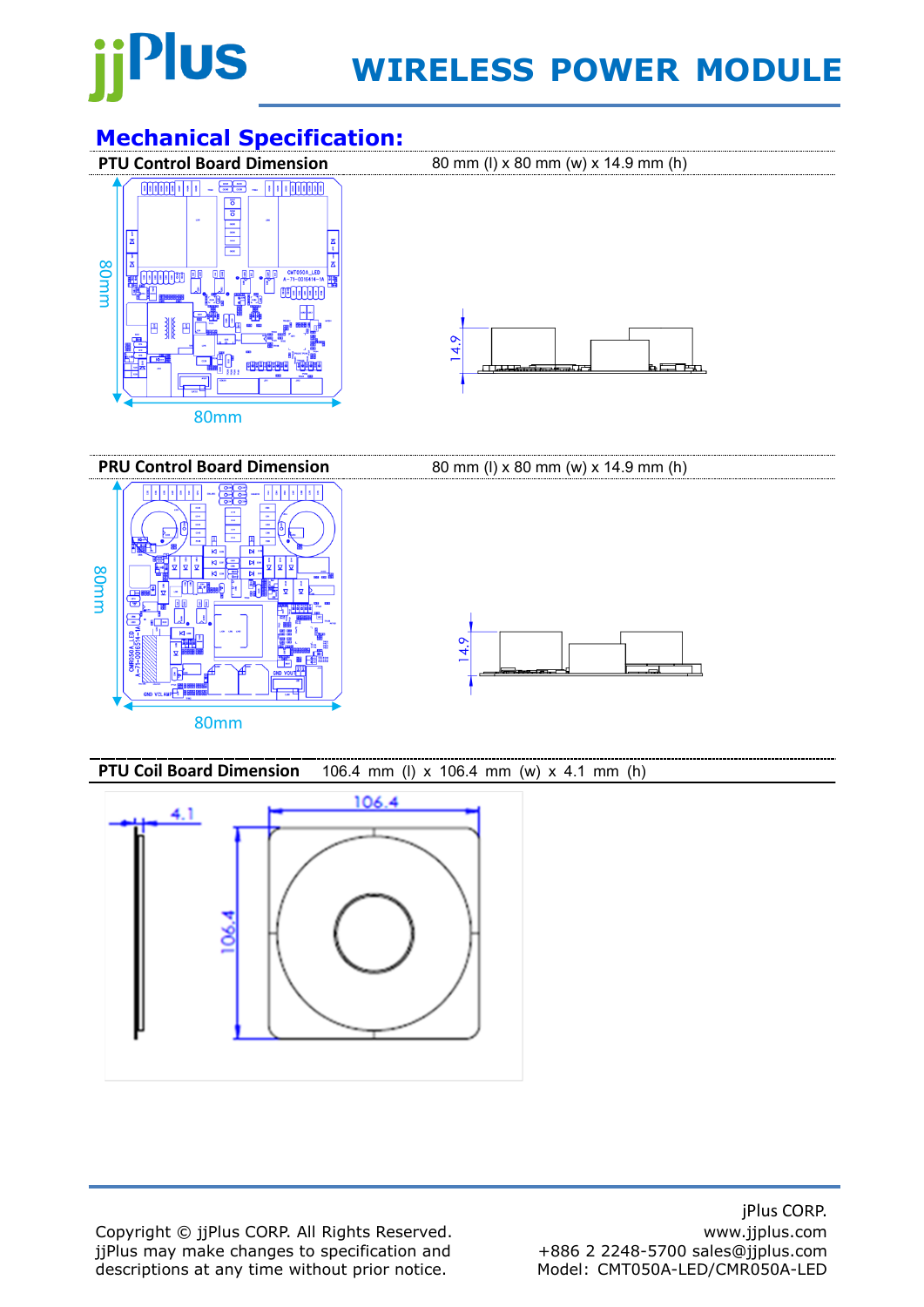# Plus

# **WIRELESS POWER MODULE**

**PRU Coil Board Dimension** 106.4 mm (l) x 106.4 mm (w) x 4.1 mm (h)



# **Top View**



Copyright © jjPlus CORP. All Rights Reserved. jjPlus may make changes to specification and descriptions at any time without prior notice.

jPlus CORP. www.jjplus.com +886 2 2248-5700 sales@jjplus.com Model: CMT050A-LED/CMR050A-LED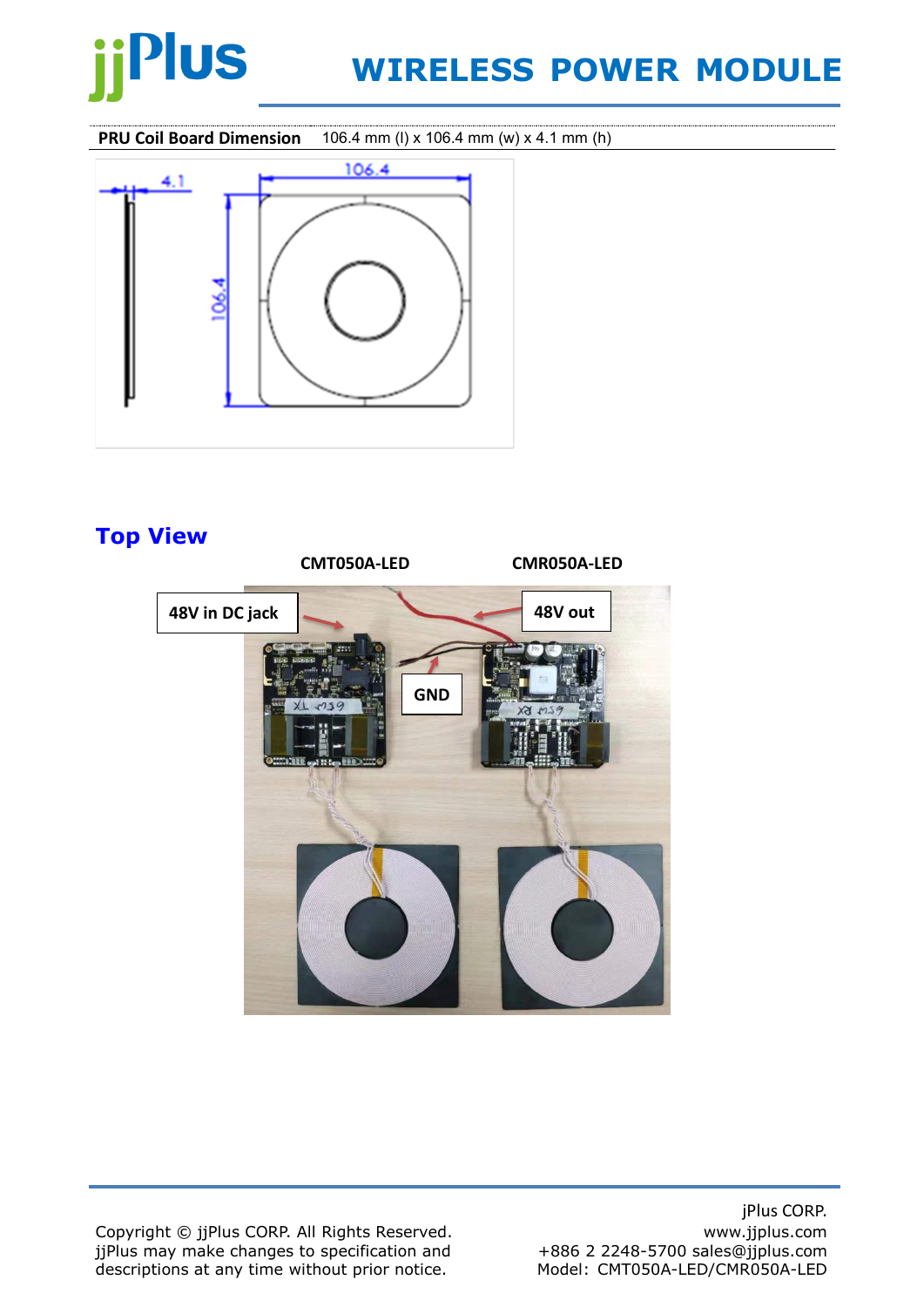

# **WIRELESS POWER MODULE**

# **Bottom View**



## **Operating scenario (Coil to coil distance = 2cm ~ 4.5cm)**



Copyright © jjPlus CORP. All Rights Reserved. jjPlus may make changes to specification and descriptions at any time without prior notice.

jPlus CORP. www.jjplus.com +886 2 2248-5700 sales@jjplus.com Model: CMT050A-LED/CMR050A-LED